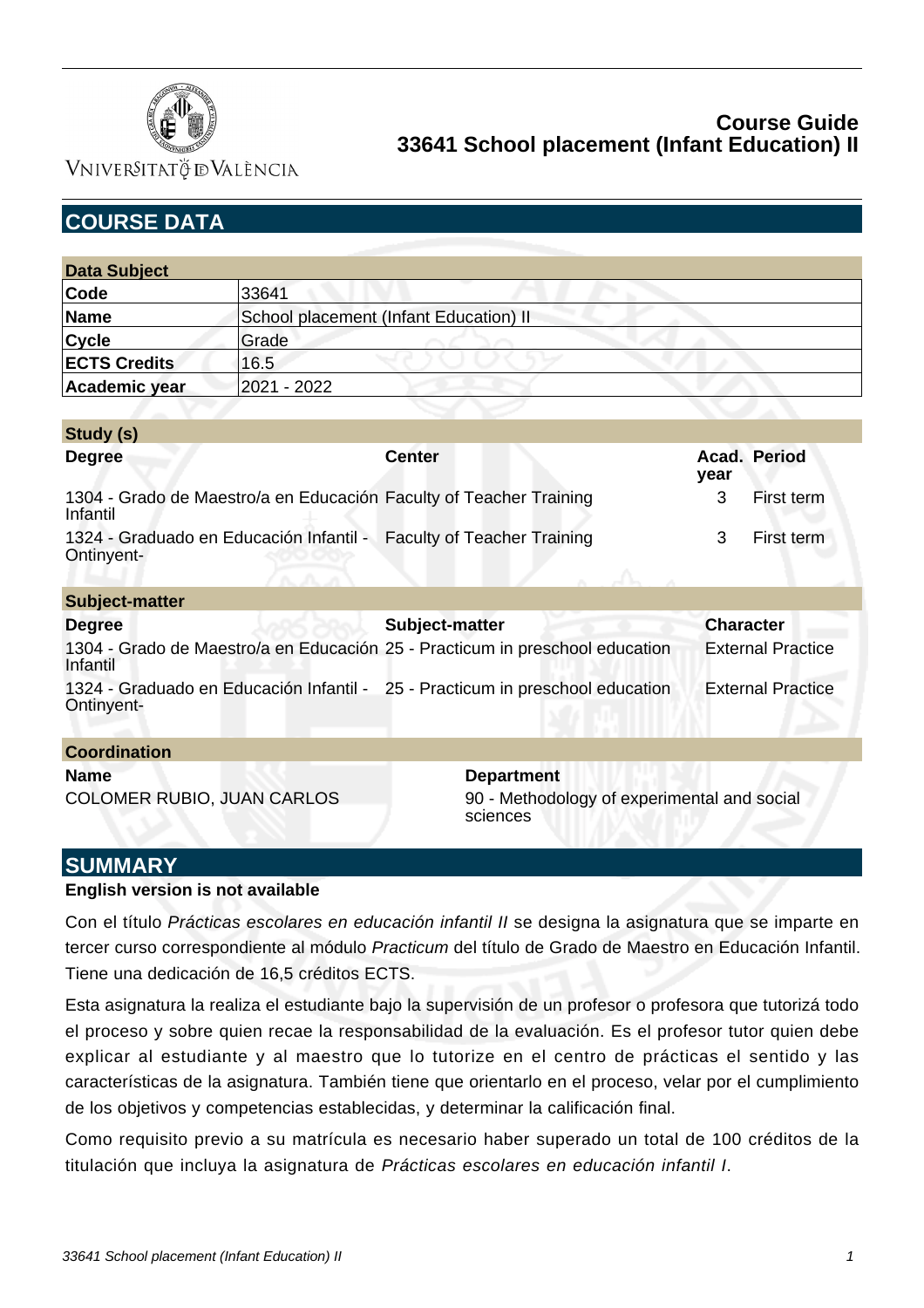

VNIVERSITATÖ ID VALÈNCIA

Su finalidad es la de introducir al estudiante en una reflexión sistemática, fundamentada y crítica sobre la realidad escolar, que le permita considerar el centro escolar como: (a) una estructura organizativa que forma parte de la administración escolar, (b) un espacio de participación ciudadana en un proyecto educativo, social y cultural, y (c) el marco en el cual se diseñan, desarrollan y evalúan procesos de enseñanza y aprendizaje.

Resulta de especial importancia en esta asignatura la visión del centro escolar desde una perspectiva global y no como suma de aspectos independientes; por esto es conveniente la experiencia de observación de diferentes etapas y aulas, la asistencia a reuniones de coordinación del profesorado, el análisis de la documentación propia del centro y, en general, la vivencia cotidiana de la actividad de la escuela como una oportunidad para el desarrollo de nuevos conocimientos y técnicas, así como para iniciar la construcción de una identidad profesional. Se pretende, además, que los estudiantes vayan asumiendo progresivamente la responsabilidad de la planificación y ejecución de experiencias de enseñanza, tomando como punto de partida el conocimiento científico-técnico propio de un estudiante de Magisterio, y también su participación activa en algunas de las actividades de la escuela.

En el momento de elegir centro hay que tener en cuenta las restricciones que aparecen en el artículo 6 de la Normativa de prácticas formativas externas de la Universitat de València:

- Los estudiantes que tengan alguna relación de parentesco hasta el tercer grado con los componentes de los órganos de dirección o con los tutores de las empresas, instituciones o entidades, no podrán realizar allí prácticas.
- Tampoco podrán realizar prácticas los estudiantes que mantengan una relación contractual con la empresa, institución o entidad que no sea la que viene indicada por el convenio.

Para poder elegir ir al centro para hacer las prácticas, habrá que haber entregado a la Universidad, en la fecha acordada y según el procedimiento establecido, un certificado negativo de antecedentes por delitos sexuales emitido por el Registro Central de Delincuentes Sexuales, a los efectos de cumplir con lo establecido en la Ley 26/2015, de 28 de julio, de modificación del sistema de protección a la infancia y la adolescencia. Este mismo certificado se entregará al centro de prácticas el día en el que el estudiante se presente.

# **PREVIOUS KNOWLEDGE**

### **Relationship to other subjects of the same degree**

**1304 - Degree in Preschool Education :**

R4-OBLIGATION TO HAVE SUCCESSFULLY COMPLETED THE COURSE

 33640 - School placement (Infant Education) I

**1324 - Degree in Preschool Education (Ontinyent) :**

 33640 - School placement (Infant Education) I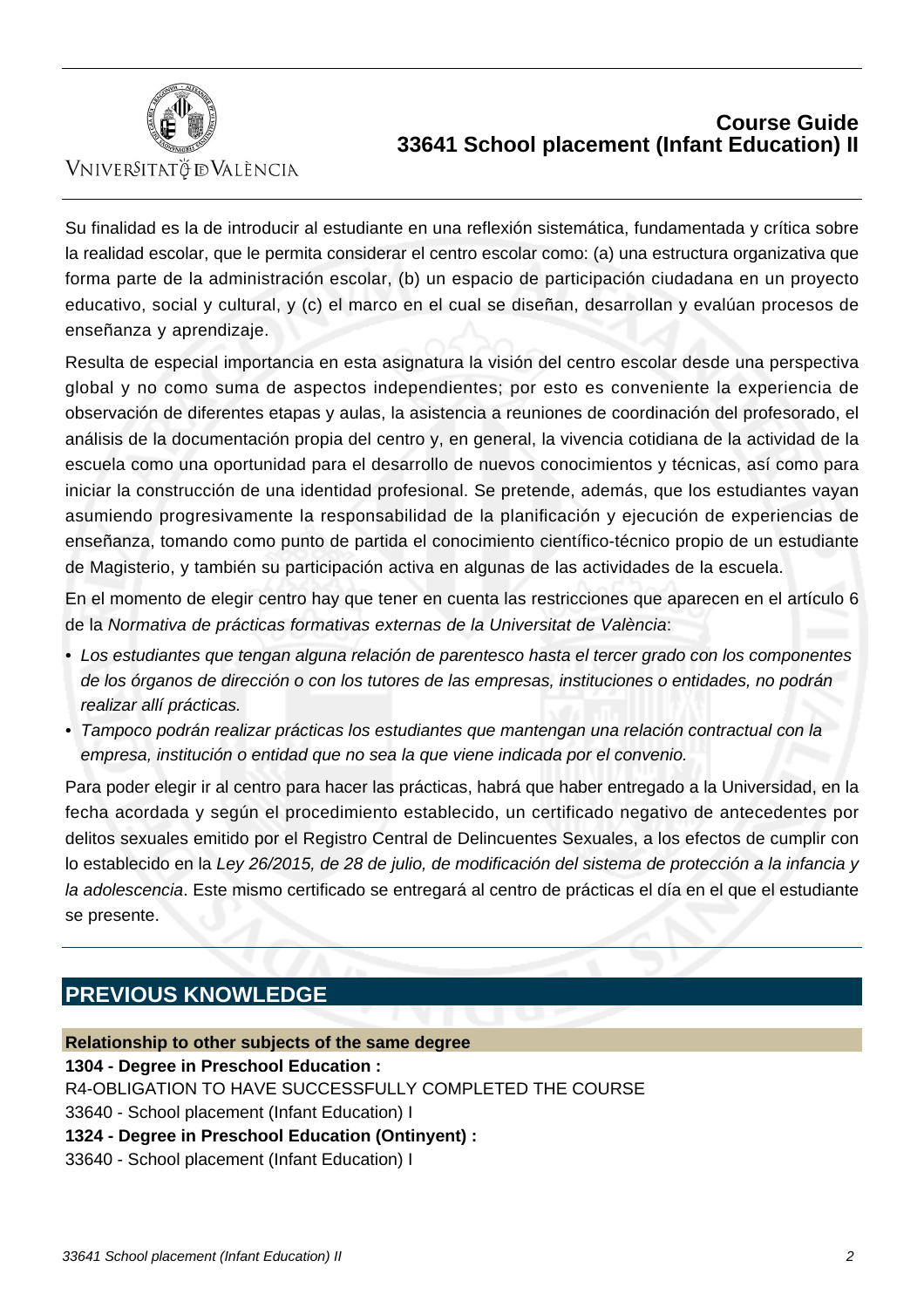

## Vniver§itatğ dValència

#### **Other requirements**

-Una competencia lingüística y comunicativa, oral y escrita, en las lenguas oficiales correspondiente, como mínimo, al nivel B2 del Marco Europeo Común de Referencia para las Lenguas.

-Capacidad de elaborar discursos orales y escritos en ambas lenguas de forma coherente y adecuada al ámbito académico.

-Habilidades básicas en informática y en analizar información desde diferentes fuentes bibliográficas e informáticas.

Hace falta recordar que, como requisito previo de Prácticas escolares II, se tiene qu

# **OUTCOMES**

#### **1324 - Graduado en Educación Infantil -Ontinyent-**

- Be familiar with the objectives, curriculum content and assessment criteria of pre-primary education.
- Promote and facilitate learning in early childhood from a global perspective that integrates the cognitive, emotional, psychomotor and volitional dimensions.
- Understand the evolution of language in early childhood and be able to identify possible dysfunctions and to watch over its proper development. Deal effectively with situations of language learning in multicultural and multilingual contexts. Express oneself orally and in writing and master the use of different expression techniques.
- Understand the educational implications of information and communication technologies and, in particular, of television in early childhood.
- Know the basics of children's diet and hygiene. Know the fundamentals of early care and the bases and developments that allow us to understand the psychological, learning and personality-building processes in early childhood.
- Be familiar with the organisation of pre-primary schools and the diversity of actions involved in their management. Assume that teaching must be perfected and adapted to scientific, pedagogical and social changes throughout life.
- Reflect on classroom practices in order to innovate and improve teaching. Acquire habits and skills for independent and cooperative learning and promote it in students.
- Understand the role, possibilities and limits of education in today's society and the fundamental competences that affect pre-primary schools and their professionals. Be aware of quality improvement models that can be applied to schools.
- Express oneself orally and in writing correctly and appropriately in the official languages of the autonomous region.
- Use information and communication technologies effectively as usual working tools.
- Analyse critically the most relevant issues in today's society that affect family and school education: social and educational impact of audiovisual languages and of screens; changes in gender and intergender relations; multiculturalism and interculturalism; discrimination and social inclusion and sustainable development. Also, carry out educational actions aimed at preparing active and democratic citizens, committed to equality, especially between men and women.
- Promote cooperative work and individual work and effort.
- Assume that teaching must be perfected and adapted to scientific, pedagogical and social changes throughout life.
- Know the processes of interaction and communication in the classroom.
- Recognise the identity of each educational stage and their cognitive, psychomotor, communicative, social and affective characteristics.
- Design, plan and evaluate teaching and learning classroom activities in multicultural and coeducational contexts.
- Know how to work as a team with other professionals within and outside the school to attend to each student, to plan the learning sequences and to organise work in the classroom and in the play space.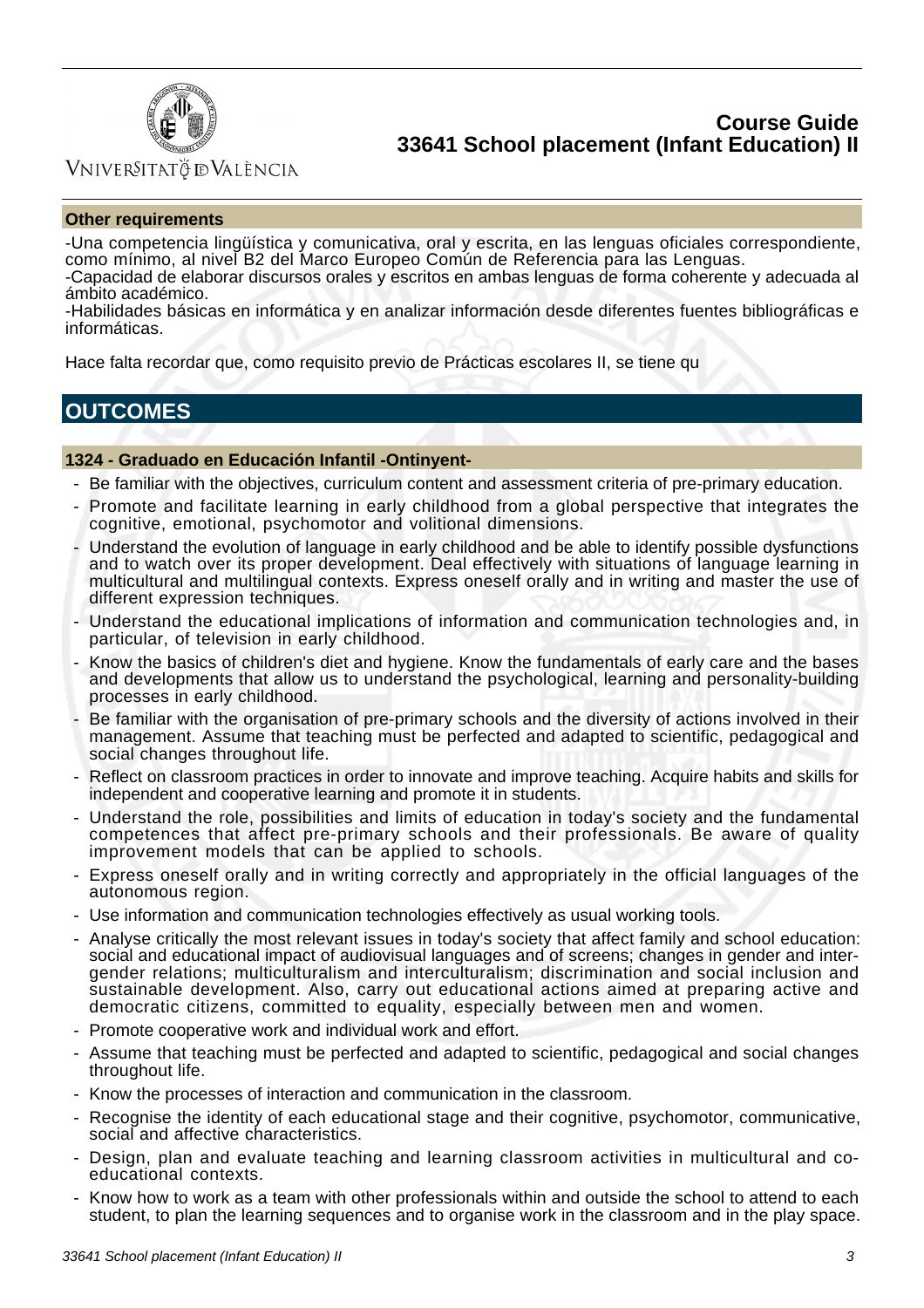

Vniver§itatğ dValència

- Know and apply basic educational research methodologies and techniques and be able to design innovation projects identifying evaluation indicators.
- Understand that systematic observation is a basic tool that can be used to reflect on practice and reality, and to contribute to innovation and improvement in education.
- Identify and plan the resolution of educational situations that affect students with different abilities and different learning rates, and acquire resources to favour their integration.
- Analyse the school system and the educational reality through a specific school, as an organisational unit, in its different dimensions and functions, and through the educational community that integrates it.
- Cooperate with the educational community and participate in the proposals for improvement and innovation in the various fields of action that may be established in the school.
- Know forms of collaboration between the different sectors of the educational community and the social environment.
- Recognise the identity of this educational stage and its cognitive, psychomotor, communicative, social and affective characteristics.
- Know how to promote the acquisition of habits as regards autonomy, co-education, freedom, curiosity, observation, experimentation, imitation, acceptance of rules and limits, symbolic and heuristic play.
- Participate in the teaching activity and reflect on it by linking theory and practice.
- Know the sources of information and documentation (informative and research) on the school world and use them in the design of teaching interventions and research projects.
- Gain practical knowledge of the classroom and its management.
- Regulate the processes of interaction in the classroom with students from 0 to 3 and from 3 to 6 years of age.
- Communicate the knowledge, experiences and reflections on the school intervention to the academic forums established for this purpose.

## **LEARNING OUTCOMES**

#### **English version is not available**

Si definimos resultado de aprendizaje como la interiorización, por parte del estudiante, de conceptos, procedimientos y actitudes que forman parte sustantiva de su desarrollo y formación de la competencia profesional, se espera que los estudiantes, al finalizar su asignatura Prácticas Escolares en educación infantil II, sean capaces de: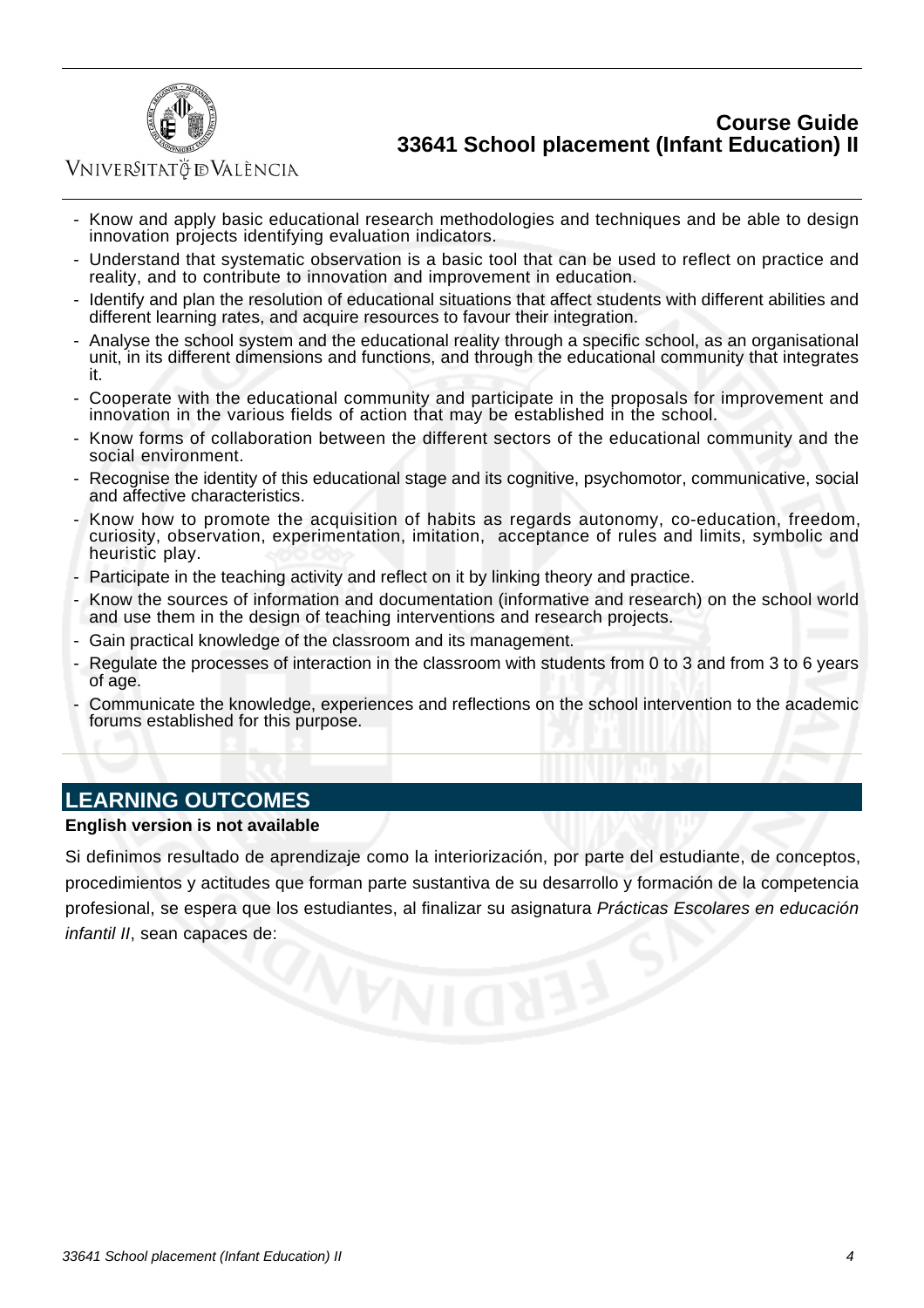

VNIVERSITATÖ ID VALÈNCIA

- Ser conscientes de la complejidad de la práctica educativa propia del ejercicio de la profesión de maestro y de la importancia del uso del conocimiento científico-técnico asociado al análisis y toma de decisiones en la escuela.
- Profundizar en el análisis y observaciones sobre la práctica profesional y, con ayuda de los tutores de la asignatura, utilizar categorías y esquemas de análisis propios de la profesión.
- Ser capaces de expresar –oralmente y por escrito– el valor educativo de la experiencia vivida.
- Analizar la realidad educativa a partir de las observaciones de la experiencia en la escuela.
- Desarrollar actitudes, conocimientos, estrategias y capacidades de cooperación con los miembros de la comunidad educativa.
- Relacionar conocimientos teóricos, tratados en las diferentes asignaturas del Grado anteriores a estas prácticas, con las situaciones observadas en los contextos escolares.
- Aplicar métodos para el análisis e interpretación de la información recogida.

# **WORKLOAD**

| <b>ACTIVITY</b>                                  | <b>Hours</b> | % To be attended |
|--------------------------------------------------|--------------|------------------|
| Internship                                       |              | 100              |
| Internship                                       | 222,00       |                  |
| Seguimiento y tutorización de Prácticas externas | 20,00        |                  |
| <b>TOTAL</b>                                     | 242,00       |                  |

# **TEACHING METHODOLOGY**

### **English version is not available**

Para lograr los objetivos que se plantea esta asignatura, se utilizará una metodología activa que hace imprescindible la implicación del alumnado. La práctica académica en esta asignatura se estructura en varios niveles:

### **Actividades presenciales en el Centro de prácticas (60% del volumen total de trabajo)**

Asistencia e intervención en el aula: el núcleo formativo fundamental del Practicum se desarrollará mediante la participación en el proceso de enseñanza y aprendizaje del aula asignada. El estudiante de prácticas conviene que participe en las reuniones de los equipos educativos de los cuales forma parte y que colabore en los proyectos de innovación y en las actividades extraescolares que el centro desarrolle. También ha de asistir a todas las reuniones y actividades organizadas para que los estudiantes en prácticas conozcan en profundidad la realidad educativa.

La asistencia a las prácticas es obligatoria durante todas las horas del periodo que comprende. El horario de las prácticas es el mismo que el del Centro escolar (de 9:00 a 17:00 habitualmente). Por razones justificadas, y con el consentimiento de los tutores y tutoras respectivos, tanto de la Universidad como del Centro escolar, se podrá avanzar o retardar el periodo, pero no más de un 20%.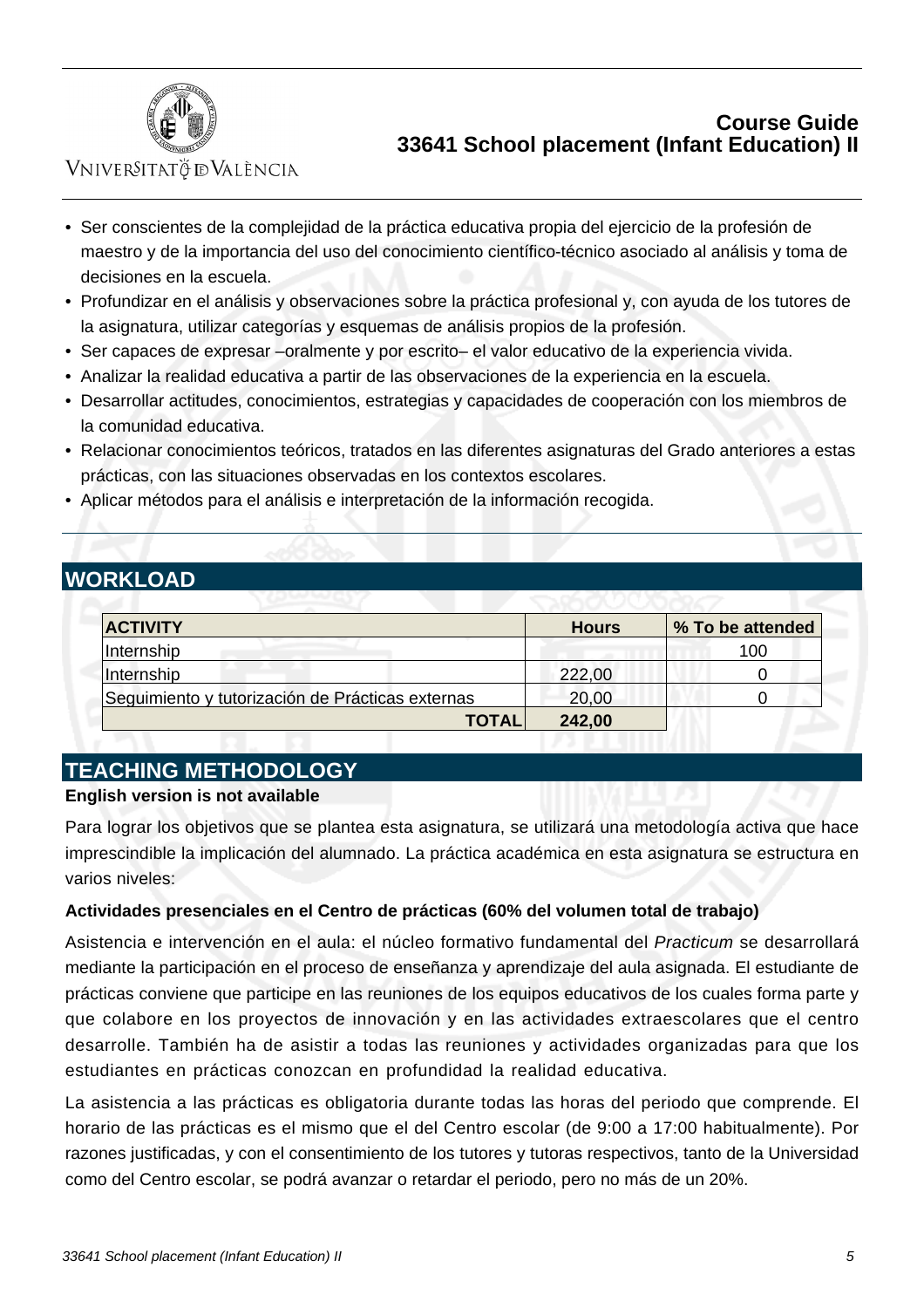

VNIVERSITATÖ ID VALÈNCIA

### **Actividades presenciales a la Universidad (5% del volumen total de trabajo)**

Tutorías: Las tutorías periódicas, individuales y colectivas, con los tutores de la universidad servirán de asesoramiento a los estudiantes.

### **Actividades no presenciales (35% del volumen total de trabajo)**

Estudio y trabajo autónomo: el modelo del docente como investigador en el aula, centra la actividad del estudiante en formulación de preguntas relevantes, búsqueda de información, análisis, elaboración y posterior comunicación. El estudiante en prácticas tendrá que afrontar desde esta perspectiva la preparación de sus intervenciones docentes, supervisadas por el maestro-tutor y por el tutor de prácticas de la universidad, y también la elaboración de un informe sobre la estancia en el centro educativo.

## **EVALUATION**

### **English version is not available**

La responsabilidad de la evaluación de la asignatura Prácticas escolares en educación infantil II recae sobre el tutor o la tutora de la Universidad. La calificación final derivará del peso relativo a la hora de contemplar, entre otros, de los siguientes criterios:

- Asistencia a reuniones o seminarios sobre prácticas (Requisito imprescindible).
- Asistencia y puntualidad en prácticas según el calendario oficial (Requisito imprescindible).
- Comportamiento y actitud profesional en prácticas (Requisito imprescindible).
- Entrega de la documentación solicitada en tiempo y forma: presentación, adecuación y estructura (Requisito imprescindible).
- Capacidad de descripción y exposición oral y escrita (Requisito imprescindible).
- Capacidad de relación con contenidos trabajados en las asignaturas del Grado cursadas hasta el momento, y también con hechos, noticias o situaciones de actualidad en relación con el mundo de la educación.
- Capacidad de diferenciar entre hechos y opiniones, de plantear con claridad y debatir las ideas propias, y de realizar un análisis crítico fundamentado.
- Conocimiento de la estructura y organización del centro escolar.
- Conocimiento del contexto social, económico y cultural en el cual se sitúa el centro escolar.

El incumplimiento de cualquiera de los requisitos sopondrá el suspenso de la asignatura.

La adquisición de estas capacidades se observará a través de los siguientes instrumentos de evaluación, de acuerdo a la Rúbrica establecida por la CAT:

- Rúbrica de evaluación del tutor o tutora del centro escolar de prácticas.
- Informe de Prácticas escolares II.
- Asistencia i participación activa en las reuniones y seminarios programados en la Facultad.
- Otras consideraciones hechas por el tutor o la tutora (foros de discusión, autoevaluación, preparación de documentos o de casos para las reuniones programadas, etc.).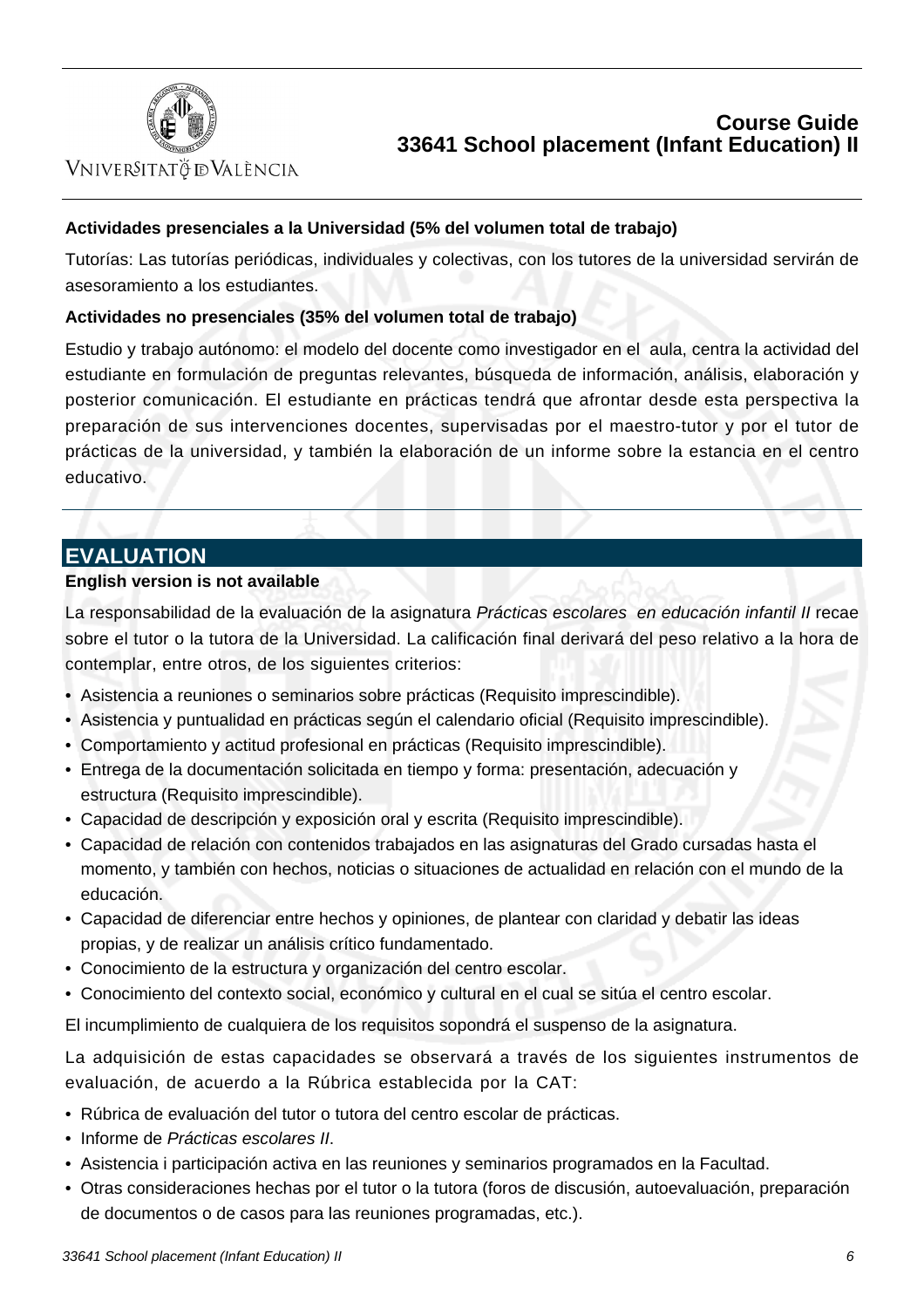

VNIVERSITATÖ ID VALÈNCIA

Dado el sentido y duración del periodo de prácticas, resulta pertinente la participación en la evaluación del maestro tutor que orienta las prácticas desde el centro escolar. Cada uno de los aspectos que se pide que el tutor o tutora del centro escolar valore en la rúbrica que les facilitamos, más que ser puntuado a través de una escala al uso, merecería ser analizado cualitativamente desde la opinión experta del maestro o maestra del centro escolar que ha acompañado el estudiante en su periodo de prácticas. Se recomienda que, al menos para la evaluación del periodo de prácticas, tuviera lugar una entrevista entre los dos tutores responsables del Practicum -el de la universidad y el de la escuelacuyo objetivo sería el de intercambiar y complementar la información pertinente para poder evaluar de forma más ajustada el dominio de las competencias por parte del estudiante.

Por otra parte, dado que uno de los objetivos fundamentales del Practicum es posibilitar una reflexión sistemática sobre la realidad escolar, se consideran de especial importancia las sesiones de trabajo en forma de seminario que se convocan por parte de los profesores tutores de la universidad, pues es, en esos espacios de debate, dónde por un lado se puede propiciar una reflexión ordenada y fundamentada sobre lo que se está viendo y haciendo en el centro escolar y, por otra, permite al tutor de universidad tomar nota, mediante las intervenciones de los estudiantes, sobre el desarrollo de determinadas competencias que, de otra manera, sería difícil constatar. Así, pues, se recomienda no centrar el peso de la evaluación en un único instrumento de carácter escrito cómo pueda ser el informe, diario de prácticas, portafolio, etc.

Plagiar en el informe de prácticas comporta la calificación de cero y la posible apertura de expediente académico. Se entiende por plagio la copia de documentos ajenos haciéndolos pasar por propios; es decir, la utilización de cualquier párrafo ajeno la fuente del cual no aparece mencionada como referencia.

Si la calificación de suspenso está relacionada con la estancia en el centro de prácticas, en la segunda convocatoria la calificación será de NP.

# **REFERENCES**

#### **Basic**

- (2016) Reglament de pràctiques escolars de Magisteri http://www.uv.es/uvweb/magisterio/ca/estudisgrau/graus/practicum-tfg-magisteri/normativa-1285870980583.html
- (2016) Orientacions per a pràctiques escolars II http://www.uv.es/uvweb/magisterio/ca/estudisgrau/graus/practicum-tfg-magisteri/normativa-1285870980583.html
- (2016) PII Avaluació dels estudiants pels mestres tutors dels centres de pràctiques. http://www.uv.es/uvweb/magisterio/ca/estudis-grau/graus/practicum-tfg-magisteri/avaluacio-1285870992286.html
- (2016) PII Avaluació dels estudiants pels tutors de magisteri http://www.uv.es/uvweb/magisterio/ca/estudis-grau/graus/practicum-tfg-magisteri/avaluacio-1285870992286.html
- Aprén a fer els teus treballs de classe. Curs online del Servei de Biblioteques de la Universitat de València. Data d'actualització: 7/09/2016: http://ci2.blogs.uv.es/